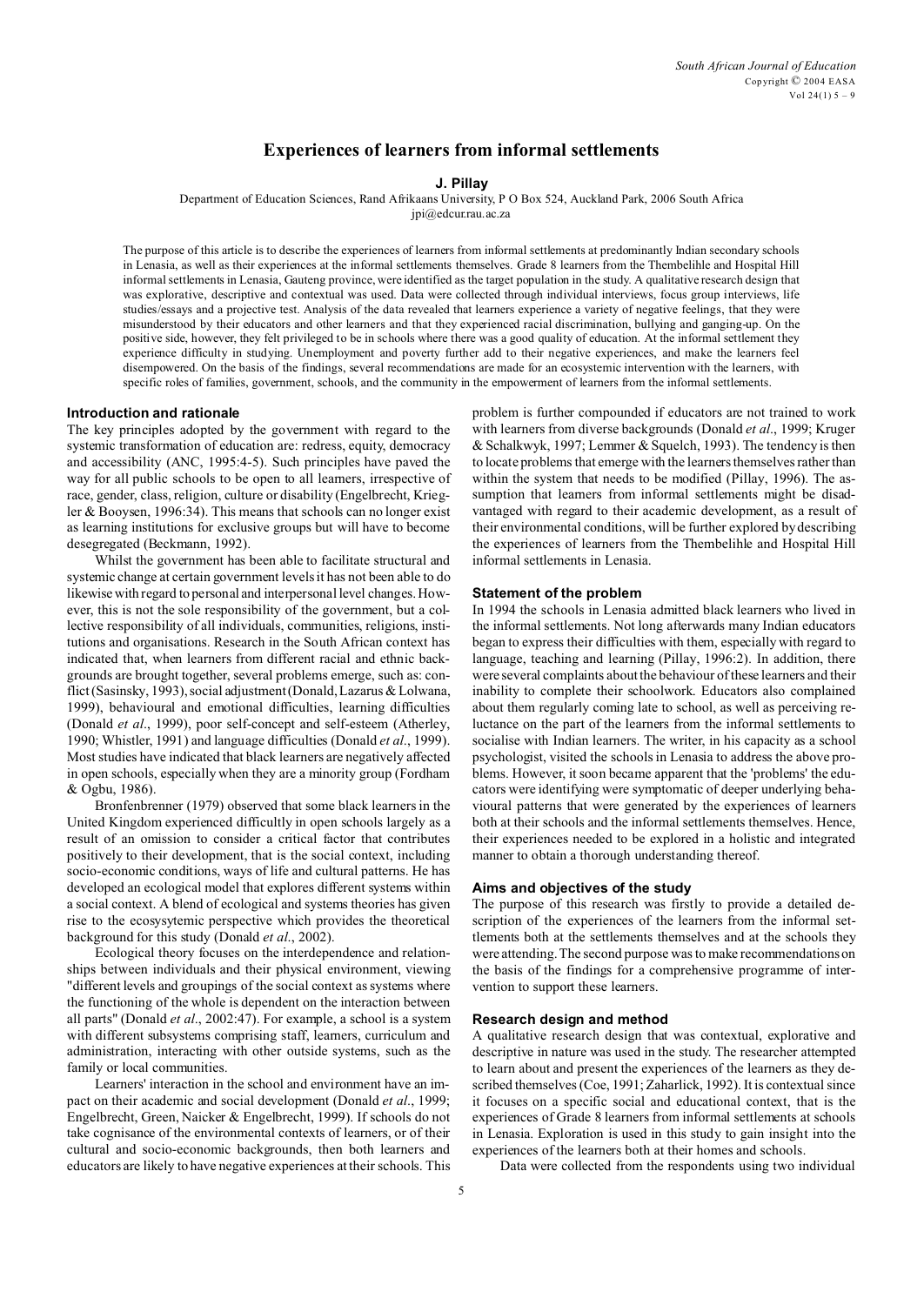- "What are your experiences in your present school as a learner from the informal settlement?" and
- "What are your experiences as a resident of the informal settlement?"

The population in this study consisted of individuals living in a specific informal housing community in Lenasia. The sample was purposively selected from the target population with subjects chosen according to specific criteria (Burns & Grove, 1987:218). The following criteria were used to select the respondents: Grade 8; gender; attendance of an Indian secondary school in Lenasia; conversant in English; voluntary participation; and informed consent to audio-taped interviews.

Each interview was transcribed verbatim and the transcripts read and analysed to gain a holistic picture of the experiences of the participants (Giorgi, 1985; Kerlinger, 1986). The researcher highlighted thoughts, words, phrases and actual quotes that reflected possible themes. He then identified major categories into which units of meaning related to them were underlined and placed. Sub-categories within the major categorieswere then identified. Relationships between major and sub-categories were identified and reflected as themes. Finally, the results were prioritised according to the number of par-ticipants who had experienced the same aspect. The researcher then gave the transcripts to a panel of experts for their independent ana-lysis. This panel comprised four people experienced in qualitative research. The researcher met with the panel after it had completed its analysis of the data to reach consensus on the findings.

Lincoln and Guba's (1985:290-300) model was used to ensure reliability and validity of the study whilst several ethical measures were adhered to. These included the informed consent of the participants so as to ensure anonymity and confidentiality. Participants were informed that involvement in the research was on a voluntary basis and they had the freedom to withdraw without any penalty (Mason, 1996; Silverman, 2000). A plan was drawn up to provide them with regular feedback on the study.

## **Results**

Experiences of learners at secondary schools in Lenasia The common feelings expressed by learners as a result of their experiences at the schools in Lenasia are dealt with in turn below:

# *Fear and anxiety*

Both learners who were interviewed individually expressed their fear and anxiety at being at the schools in Lenasia. In this context these were due to the fact that they were not Indians: "The first time I went to Indian school I was scared because the school did not belong to the blacks". There was also a fear of educators and a fear of active participation in classroom lessons: "I get scared the teacher would scold me. I fright when I spell or read" and "I don't answer questions because I am afraid that I would get the answer wrong." Sometimes they were afraid to let other children in their class know that they had not done their homework because they reported it to the teacher: "The children tell I did not do my work ... I get afraid". St John (1975:49) found that black children in a new and unfamiliar setting experienced social threat and anxiety, which inhibited their progress. The fear and anxiety of learners from the informal settlement could be further exacerbated by the fact that they are a minority group in their schools.

#### *Anger*

Both learners who were interviewed indicated that they became angry

when Indian learners mocked and teased them: "the Indian children start laughing ... I get cross." This feeling of anger is further confirmed by the anger expressed by learners in the focus group interview. They also became angry when the teachers and Indian learners were racist towards them as well as when Indian learners fought with them: "We get angry because both the teachers and the Indian children do this [referring to being racist] to us" as well as "the children hit us at school and this makes us more angry".

#### *Sadness*

Learners felt sad when teachers insulted them and treated them differently from the Indian children: "She gives us work but shouts and tell us [referring to black learners] how to do it". Some learners were so sad that they wanted to go back to their previous schools, even if the quality of education they received there was not as good as at their present schools: "Sometimes I wish I can go back to the school in Soweto". The feeling of sadness is further reflected in the sentence completion projective test where 43 out of 50 learners indicated that they felt sad and 37 of the learners indicated that they were unhappy at their schools.

#### *Loneliness*

The feeling of loneliness was evident in the following statements made by two learners: "I did not have a friend ... I was lonely" and "the first time I just sit quietly the whole day". The learners from the informal settlement felt lonely when the Indian learners did not want to socialize with them, indicating that the latter had a tendency to stick together and thus making them feel isolated: "The Indian children stay together and leave us all alone." Black learners in turn remained in their own groups. This finding indicates that educators' perceptions mentioned earlier in the statement of the problem, that learners from the settlements were reluctant to socialise with Indian learners, is only partially correct. It is a two-way process where both groups of learners are equally responsible for socialising.

Similar results have been observed in other studies (Christie, 1990; Sasinsky, 1993). Case studies documented by Frederikse (1992), about the experiences of black learners at Zimbabwe's open schools, indicate that black learners from the low socio-economic areas in the townships are isolated from black learners who come from more affluent homes. He also found that black affluent children socialised more easily with white children. Similar results were observed in the present study. Learners from the informal settlements indicated that black learners from the townships did not want to associate with them: "Some Indian children do play with the black children, but the black children they not from the camps. They from Soweto and other areas."

In an earlier study, I found that learners from the townships did not want to associate with learners from the informal settlements because they perceived themselves as being of a higher class based on them having their own houses and material possessions (Pillay, 1996). I also found that learners from the informal settlements were an embarrassment to learners from the townships, especially when they were seen as dirty, untidy or lacking basic essentials.

#### *Shame and embarrassment*

Learners from the informal settlement feel ashamed and embarrassed, especially when they are unable to do their homework and the educators and Indian learners characterize them in pejorative terms: "I feel shame because I did not complete my homework, but I know that I am not lazy. They think that I am stupid and lazy but I am not". Learners also felt ashamed when they were picked on because of their bad odour: "I am ashamed ... the children say I smell". Other writers also found black learners from low socio-economic backgrounds to be embarrassed because they were perceived by their educators to be stupid (e.g. Sanders, 1987).

#### *Misunderstanding*

Learners felt that teachers and other pupils in their class, who think that they do not want to learn, misunderstood them. These people did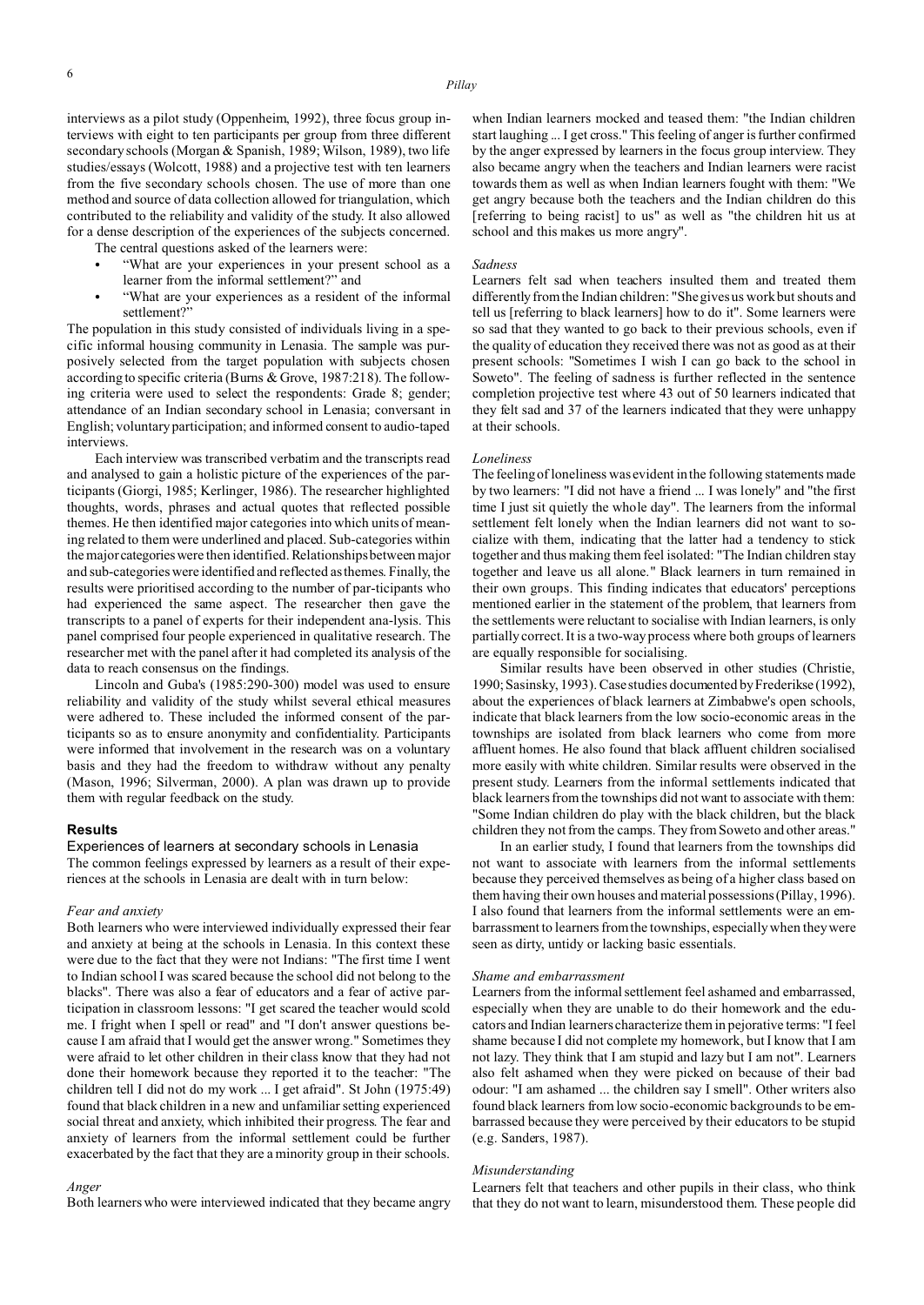not have an understanding of what it is like to live in an informal settlement: "everyone in the class think that I don't want to do my work. They need to understand what I do at the camp" and "the teachers don't understand our problems at the camp, they say I am lazy".

Christie (1990) found that black learners believed that white learners and educators had no understanding of their lives, confirming the findings in this study that black learners felt Indian learners and educators had no understanding of their difficulties at the informal settlements. For instance, the completion of homework was made a tedious task when there were no candles to study at night, inadequate facilities to do their schoolwork as a result of overcrowding and many household chores that reduced their study time.

#### *Envy and privilege*

Learners from the informal settlement were envious of the Indian learners as well as other black children from the townships because they did not have the luxuries these other children possessed: "The black children [referring to the children from the townships] come from the rich houses and they want to be like the Indian. We also want to be like the Indian but we not rich."

On the other hand, one positive feeling emerged, and perhaps one that can give hope for the future, was that of being privileged at having the opportunity to be educated at an Indian school: "I am here to get education" and "I get education then I get good job". This is further confirmed by the findings of the projective test where 40 out of 50 learners indicated that they liked the schools in Lenasia because they received good education.

#### Behaviours experienced by learners

Certain repetitive behaviours emerged from the data:

## *Racial discrimination*

Both pupils in the individual interviews mentioned the practice of racial discrimination: "They would not play with me because I am black" and "... because I am black I told myself don't talk, just close your mouth and do your work". Learners in the focus group interviews confirmed the practice of racism by both Indian educators and learners by making the following statements: "She [the educator] separates us from the Indian children, she does not teach us properly because we are black" and "we have problems with the Indian children because we are black". The practice of racism is further confirmed by the responses of the learners in the projective test where 43 out of 50 pointed out that racism was the thing they disliked most at their schools. In addition, 41 of the learners believed that Indian educators were racist whilst 45 learners experienced Indian learners to be racist in their behaviour.

Research by Hickson and Kriegler (1991) and by Christie (1990) has indicated that racism has negatively affected the lives of black children more than it has those of other children in South Africa, even though all children have been affected by it. Jablensky (1977) noted that racism negatively affected the mental health of black children by denying them essential experiences such as a sense of security and warmth, freedom for personal growth and identification with a community of equals.

In the light of the above research findings, one may argue that racism at predominantly Indian schools is likely to have a negative effect on the experiences as well as the mental health of black learners at these schools. The finding of racist behaviour in this research is confirmed by similar results in the study conducted by Cassim (1992), who points out that educators are still racist even though schools are now open.

#### *Bullying*

Brown (1997:31) defines bullying as "the use of power by one or more people intentionally to harm, hurt or adversely affect the rights and needs of another". Even though there are several other definitions of bullying (Olweus, 1993; Rigby, 1996; Roland, 1993; Tattum, 1993),

all of them are characterised by some common features. Krige, Pettipher, Squelch and Swart (2000) identify these features to be wilful, harmful behaviour; ongoing patterns of harassment and abuse; whether physical, verbal or psychological. They also indicate that fighting, teasing, mocking and name-calling should be viewed as different forms of bullying.

In this study, fighting was identified as one of the physical characteristics of bullying: "The Indian children fight with and push me" and "some Indian children worry me ... because they fight and bully me". Bullying is also confirmed in the focus group interview: "The Indian children hit us at school." Furthermore, 21 out of 50 of the learners in the projective test indicated that Indian learners fight with them. Name-calling was also evident with learners from the informal settlements stating that they were mocked, teased and called names by Indian learners: "They laugh and tease me and they say I am stupid". In the projective test, 28 out of 50 learners further confirmed that they were called names and mocked by Indian learners. Troyna and Hatcher (1992) indicated that learners call each other names for different reasons, sometimes as a result of racist attitudes and at other times to achieve social dominance. They argue that name-calling may have an instrumental function, expressing anger or revenge, or it may have an expressive function because of the beliefs they have about a particular racial group. The writer agrees that name-calling may not always be due to racist attitudes alone, even though it may be interpreted by some learners as being so.

#### *Ganging-up*

Sasinsky (1993) found that one of the ways learners approached conflict was by 'ganging-up', at times to defend themselves against other racial groups. However, in this research, ganging-up was not only evident when Indian learners got together against black learners, but also when black learners from higher socio-economic classes joined forces against black learners from the informal settlements. This may indicate that classism is a stronger issue than racism.

Most of the learners in the current study indicated that gangingup was apparent in two instances. Firstly, black learners from the townships joined the Indian learners to intimidate learners from the informal settlement: "they [learners from the townships] fight with us and want to be friends with them Indian children". In the second instance the learners reported that some educators and learners gangedup to pick on them: "The teachers and some of the Indian children get together and pick on us."

## *Avoidance*

Avoidance emerged as a coping mechanism by black learners when they experienced difficulty with Indian learners and did not want to get into trouble at school: "I must not fight because they may send me back to the black school"; "I feel bad but I tell myself don't do anything or say anything, I just keep quiet" and "I don't want trouble".

#### *Language difficulties*

Both learners in the individual interviews indicated that they experienced difficulty in understanding what had been taught due to English not being their first language: "Another thing is the language ... sometimes I don't understand" and "I write English and I talk English but it is difficult". Both learners who wrote an essay on their life experiences at their school also expressed their difficulty with English as a language: "I had no problem because it was DET [Department of Education and Training] school and we did our languages as first subject then English was coming after our vernacular" and "I don't understand the English". The difficulty with English is further supported by the fact that 22 out of 50 learners indicated in the projective test that English was difficult for them.

The findings on language difficulties are corroborated by Engelbrecht *et al*. (1996:331), who indicate that there are disparities in black learners' proficiency in English and what was expected of them at their schools. Donald, Lazarus and Lolwana (1999:157) argue that langu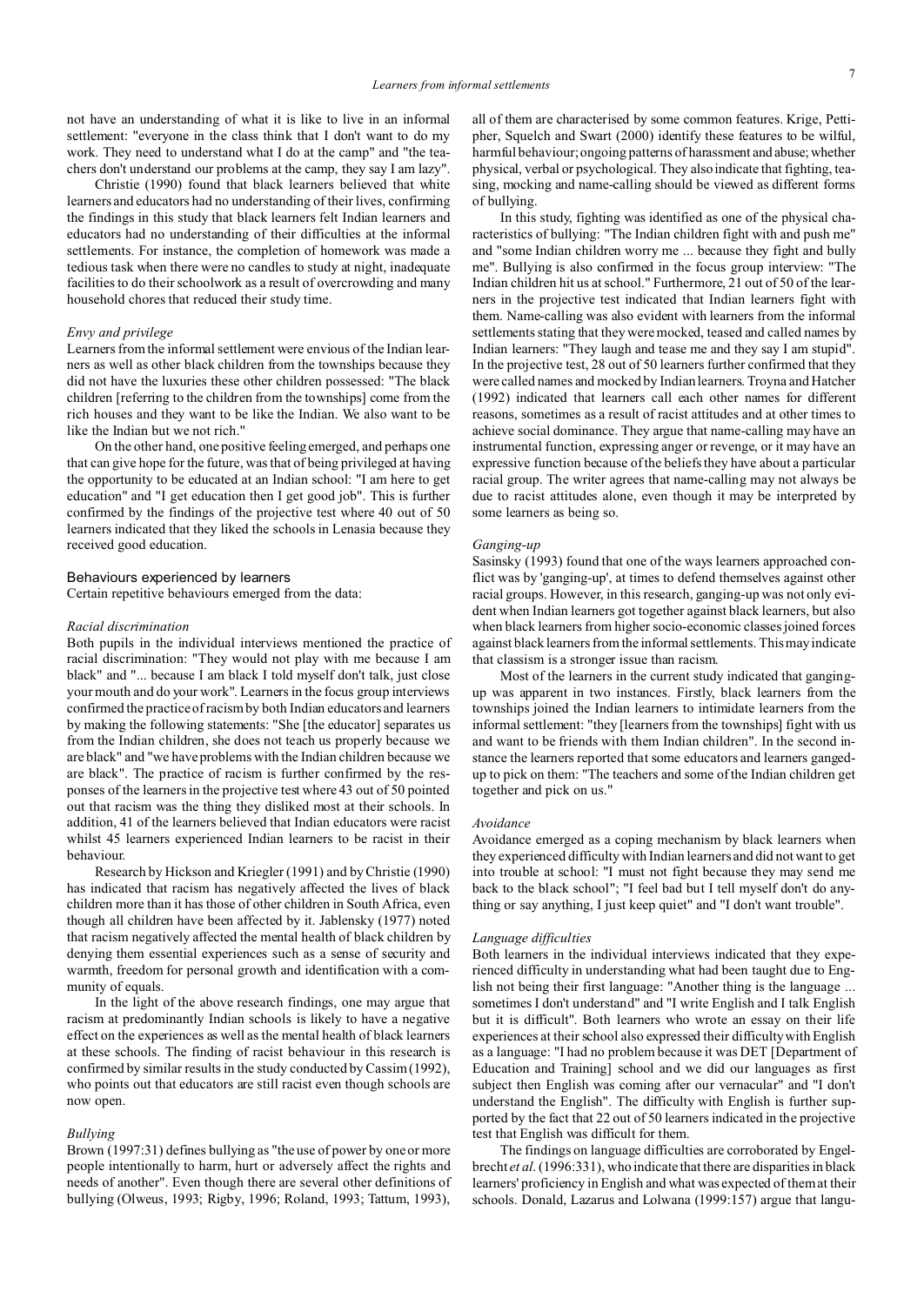age, thinking and learning are all closely linked to each other and if learners are not allowed to use their first language, this could have a negative impact on their cognitive development and scholastic performance in particular. Furthermore, they indicate that such learners become doubtful of their competence and confidence and often adopt a negative self-concept.

#### *Value of education*

Both learners in the individual interviews perceived education to be valuable: "I must go to school, education is important"; "I want education, I try hard, I just want to learn" and "I get education then I get good job". These quotations indicate that these learners believe that the education at predominantly Indian schools is of a higher standard and this would give them a better future. Learners in the focus group interviews also express this belief: "I want to prepare for the future" and "I watch the other children who go to college and university. I need to and want to be like them." The value that learners from the informal settlements place on education is further evident in the projective test where 40 out of 50 stated that they liked their school mainly for the good education it provided.

## Experiences at the informal settlements

According to McCoy and Sherman (1994), the place of residence of a learner is often a source of separateness and group antagonism, clearly revealed in this study. Domestic experiences of the learners at the informal settlements appear to be mostly negative, and two major themes emerged from the data analysis, namely study difficulties and practical problems.

#### *Study difficulties*

Both learners interviewed indicated that they had to engage in a variety of chores at the informal settlement that left them with little time to complete their homework and often made them late for school: "It's not easy. I have to work. I get up early. I get up 4:30 in the morning because I must get water to wash myself"; "I must get wood in the morning to light a fire" and "I try to do my homework first ... my mother want me to clean the house". Learners in the focus group interviews related similar experiences: "In the morning I have to get firewood and fetch water. I must boil water to bath. This takes time so I get late and sometimes I come late to school".

Overcrowding made studying at the informal settlement a difficult task for learners: "the houses are close to each other and they full of people, this makes it difficult for us to study". In addition to the overcrowding there is a lot of noise at the informal settlement that also made studying difficult. This is made worst when people abused substances: "The people drink and make a lot of noise in the camp. We can't study." This statement is confirmed by the results of the projective test where 32 of the learners indicated that they could not tolerate the substance abuse and noise at the informal settlements. Studying was also made difficult by the absence of electricity, learners having to study by candlelight and often not having money to buy candles: "My parents say don't waste the candles we don't have money" and "it's difficult to learn ... sometimes the candle get finish ... I can't learn like this."

#### *Practical problems*

Some of the practical problems encountered by learners are a result of travelling long distances to schools located far from the informal settlements. Often they do not have money so they have to walk to school and this makes them late: "I walk to school ... it is far"; "sometimes I come to school late" and "there's no money for transport".

The lack of water and lighting at the informal settlements makes life difficult. Learners felt embarrassed that they had to wear dirty clothes to school and sometimes they had a bad odour because they were not able to bath: "Sometimes we don't have water to wash our school clothes", "we come with dirty clothes to school" and "I feel bad, the other children say we smell." In the projective test all 50 learners

identified the lack of water and lights as a serious difficulty for them. In addition to this 41 were unhappy with the toilets and 39 were unhappy with the houses that they lived in.

Many learners indicated that unemployment and poverty contributed to their negative experiences at the informal settlements: "My parents don't have work" and "we have to buy things for school and we don't have the money". This is further confirmed by the results of the projective test where 36 learners indicated poverty and 29 unemployment, respectively, as being major difficulties at the informal settlements.

The negative experiences at the informal settlements were a source of anger, frustration and embarrassment for learners: "We get angry because sometimes there is no water and no food"; "It's frustrating to live in the squatter camp" and "the teachers say we must bath with soap and all the other children laugh. It makes us feel so bad". The negative feelings of learners towards the informal settlement is further confirmed by the results of the projective test where 42 of them stated that they did not like anything at the informal settlement, 48 said they did not want to live there, 46 felt bad and 41 were simply unhappy.

# **Recommendations**

The findings in this study indicate that grade 8 learners from the informal settlements in Lenasia have many negative experiences at their schools as well as their homes. Their experiences at the informal settlements have an impact on their experiences at school and vice versa. Therefore, it is proposed that any intervention with these learners should adopt an ecosystemic approach. This means that intervention should not be limited to the school but should cover a variety of systems in the lives of learners, such as the government, the school, the family and the community.

Firstly, government has to play a central role in changing the negative experiences of learners from the informal settlements. It has to find ways of creating jobs for the many unemployed parents so that learners can afford to go to school. It has to provide water and electricity so that learners are better able to study and do their homework, without having to waste time collecting firewood and water as part of the household chores. The different government departments need to work together in improving the situation of the learners. For example, the Department of Health could implement nutritional and feeding schemes both at the settlements and schools. The Department of Safety and Security could make learners feel safe, especially from adults who abuse substances and disturb learners when they study. The Departments of Finance and Social and Welfare could provide financial assistance for learners, especially for transport to school, books and school uniform. The Department of Education has to ensure the implementation of policies, for example the language policy that assists learners who use English as a second language.

Secondly, interventions in schools should commence with some form of personal and group empowerment. In this context learners should be exposed to activities that help them to change their negative perceptions about themselves. They can be taught that even if they come from poor surroundings they can still feel worthy and be encouraged to grow as persons. They can still feel comfortable with themselves as well as with others and develop trust and confidence in themselves as well as in others. This could be done in schools through life skills programmes, workshops on team building, conflict management, diversity management, anti-bias practices and the establishment of support groups. I suggest that the groups should include both learners from the informal settlements and Indian learners so that they could learn to appreciate and respect each other as human beings.

Once the learners are able to accept themselves and their situation there should be an opportunity for them to share their experiences about living in the informal settlements with Indian learners and educators. This should help to sensitise the latter about the feelings and practical difficulties experienced by the learners at the informal settlements. In this way the educators and Indian learners may become more